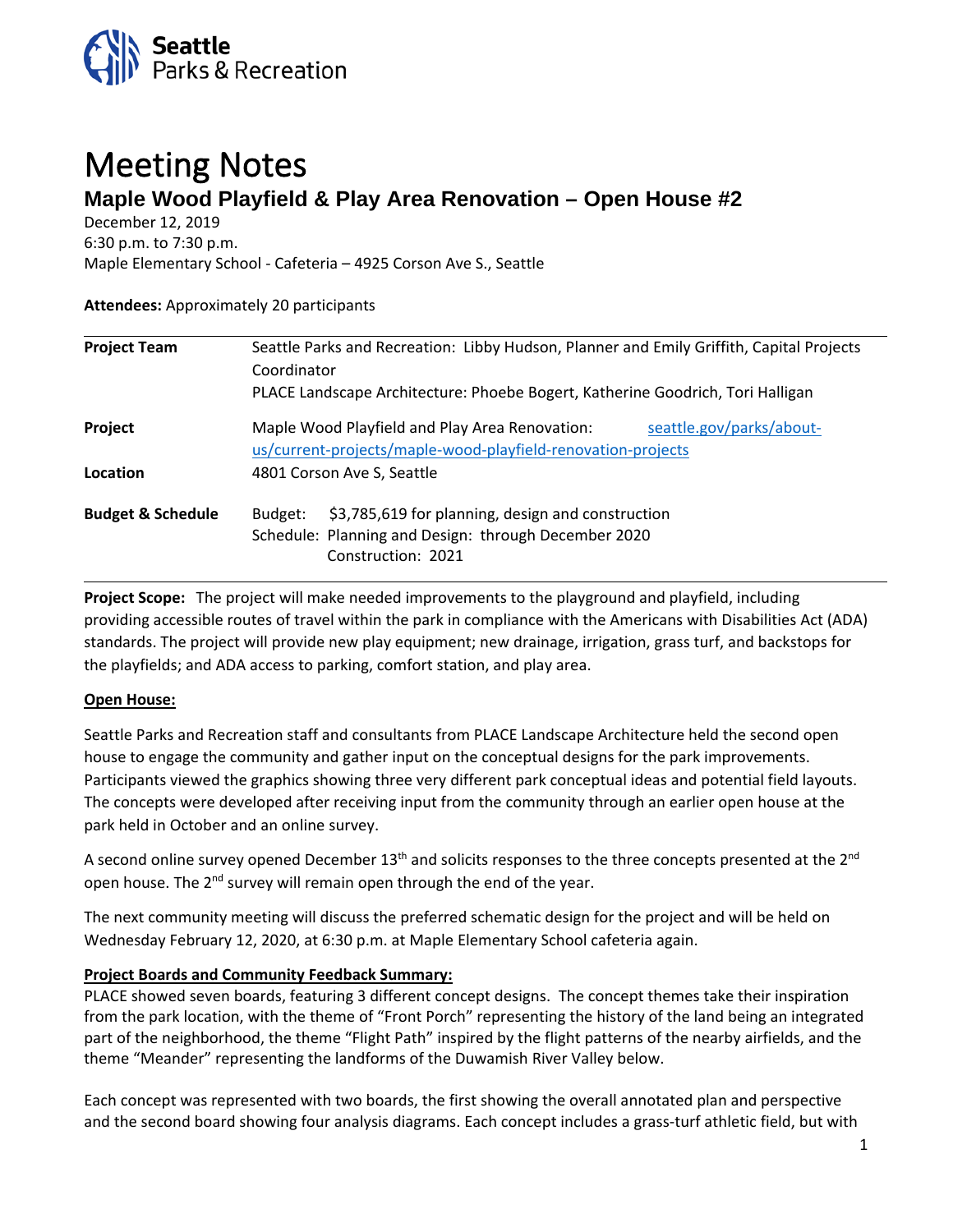

a different field layout. The final board in the series presented a comparison between the three concepts to rate the community's preferences on the criteria of play, gathering and field configuration.

The consultants from PLACE Landscape Architecture described the project and presented a summary of the previous open house and online survey.

In November and early December, Seattle Parks and Recreation (SPR) staff and landscape architects from PLACE, also engaged 3rd and 5th grade classes from Maple Elementary School in actively participating in the design for their playfield and play area renovation project through a series of three design sessions with approximately 50 students. The students learned about park planning and design, and then brainstormed their own conceptual ideas for the renovated play area. The student's ideas and designs were presented to the SPR design team in the last student session and then shared at the December Open House.

The consultants describe the concept themes and showed the diagrams and perspectives in a slide presentation and then opened the meeting for discussion about the three concepts, soliciting input on what the participants like or didn't care for in each of the concepts.

Following is a summary of the comments from the Open House:

#### Concept 1: Front Porch

- Annotated Plan Preferences include:
	- o Steppingstone play spaces that get harder as you go up
	- o Adventure play and advanced play
	- o Basketball court
	- o Main play area for tots
	- o Adult exercise stations
	- o Places for a block party picnic and BBQ areas, food truck stop
	- o Front yard native planting
	- o Distance marked pathway
	- o Gathering overlook in the SW corner of the field
- Analysis Diagrams
	- o Athletics preferences include basketball court and placement
	- o Play preferences for:
		- Both views towards the city and towards the mountain
		- **Adult fitness**
		- **Adventure play**
	- o Circulation and process diagrams no comments
- Concept Images showed preference for nature play and balance beam walk.

#### Concept 2: Flight Path

- Annotated Plan -Preferences:
	- o Tree fort platform lookout
	- o Northwest little league field
	- o Gathering overlook in SW corner of site
	- o Fruit orchard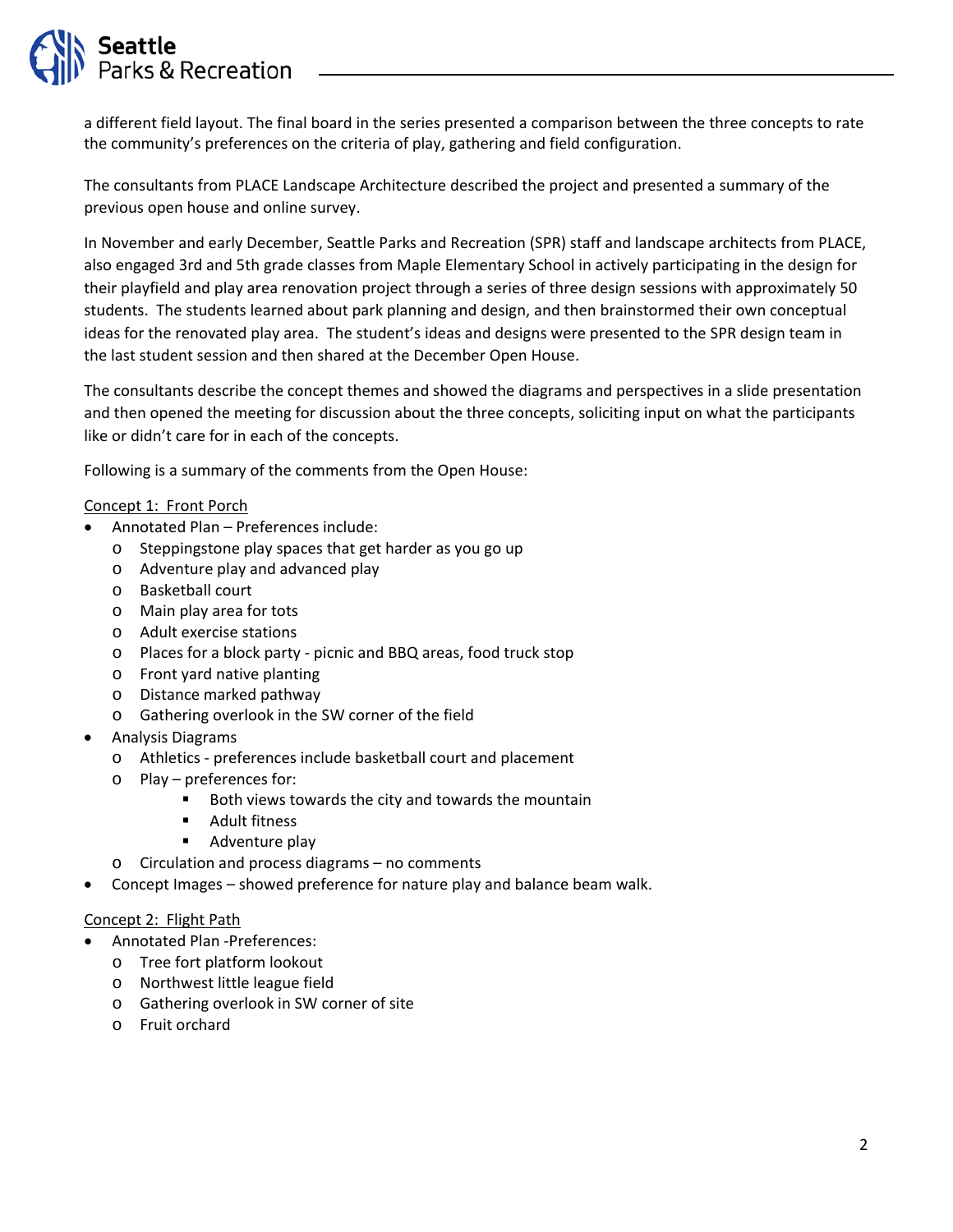

- Analysis Diagrams
	- o Program showed preference for:
		- **Addition of the southwest little league field**
		- Gathering area in the northwest corner of field
	- o Athletics showed preference for:
		- **Baseball, soccer and junior soccer**
		- Basketball court needed to be placed in a more central location
		- **Baseball field configuration**
	- o Circulation and process diagrams no comments
- Concept Images showed preference for:
	- o Slides in landforms
	- o Terraced seating
	- o Dramatic landforms

# Concept 3: Meander

- Annotated Plan- Preference for:
	- o Natural planted areas
	- o Orchards require more maintenance.
- Analysis diagrams
	- o Athletics preference for:
		- **Discovery play trails**
		- Basketball court and placement
- Circulation, program and play No comments
- Concept Images preference for:
	- o Bridge
	- o Nature play

# Concept Comparison Board

Highest preference for the front porch in all regards, play(5+/1-), gathering(4+/0-) and field(5+/0-) categories; with flight path: play(2+/0-), gathering(.5+/1-), field (1+/0-); Meander: Play (2+/0-), Gathering (1+/0-), Field  $(2+/3-)$ 

• Field Layout Comparison

There was a strong preference for the Flight Path field layout, and a star also for the existing, front porch and meander.

- General Comments after the presentation included:
	- o How is the greenbelt being addressed fence needs to continue past the current to include the entirety of the wetland and existing fence needs to be repaired
	- o Better Lighting for safety; NE Corner is dark
	- $\circ$  Garbage and glass on Snoqualmie and 12<sup>th</sup>; People hanging out in cars in this area are a source of anxiety
	- o Preference for design elements that create a draw factor and bring more people into the park; More people coming to the park help to build critical mass that in turn improves overall safety for users. Currently baseball games help with this
	- o Greenbelt and wetlands should not have designated paths due to safety concerns and resultant dog activity that would be a threat to restoration efforts
	- o Preserve the walking path loop; like the idea of stretching stations along path
	- o Wifi for porch area